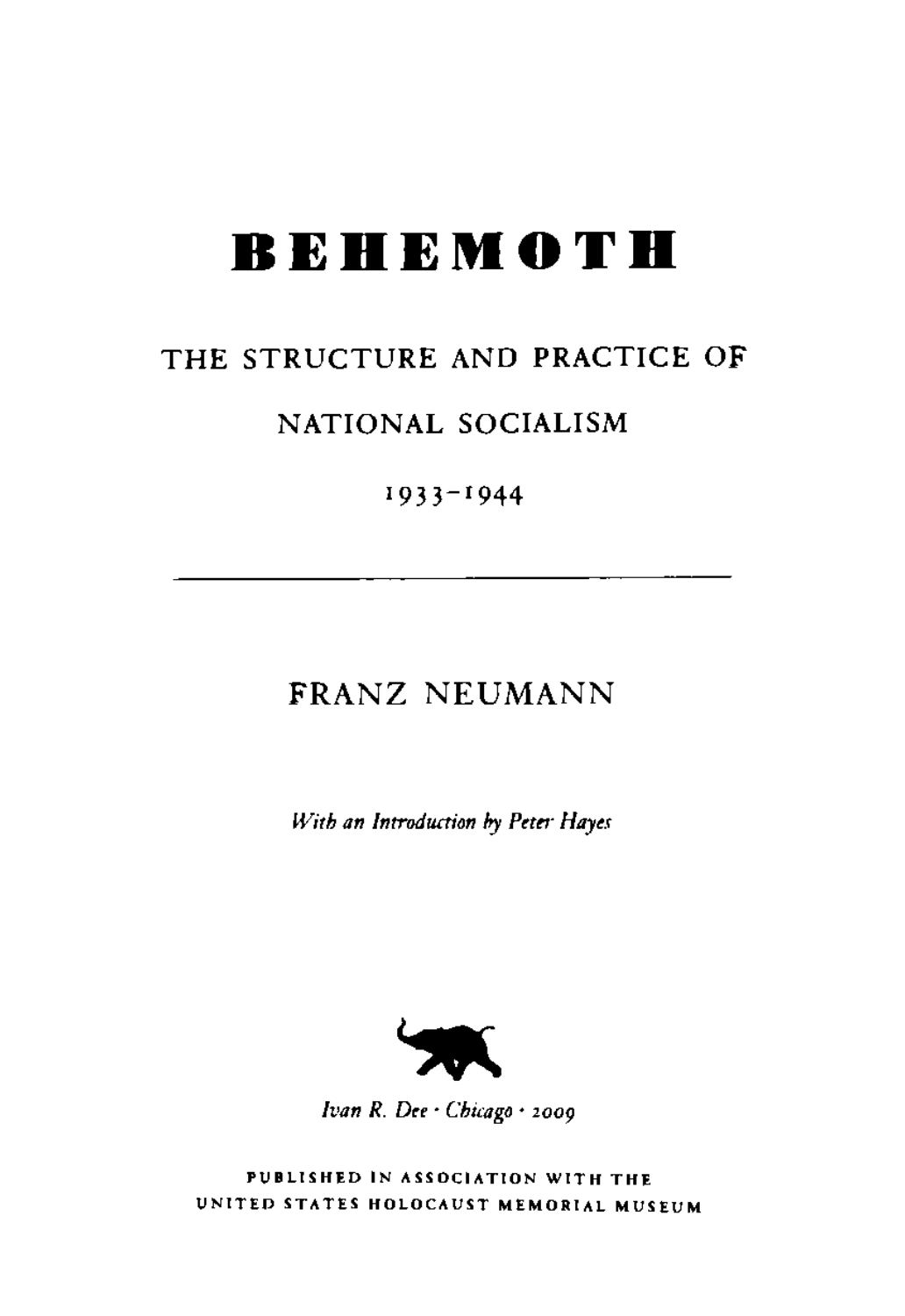of agricultural laborers. The census of 1939 showed that labor employed in agriculture and forestry dropped by 1,145,000, that is, by more than 10 per cent.<sup>112</sup> The gap had to be filled by war prisoners and foreign civilian workers.

Still the decisive question whether the average productivity of labor has increased cannot be answered. We believe that because of the exhaustion of the workers, the employment of too young or too old people, and of insufficiently trained workers, the average productivity of the worker will be lower than in 1929, despite rationalization and increased volume of production.

Labor has been delivered to authoritarian control, as completely as possible. The labor market is regimented.

#### 7. CONCLUSION

We have come to the end of our tiresome journey through National Socialist economics. We have not explored every by-path. We have not touched the subjects of the agrarian market and the food estate. A discussion of the latter is today quite unnecessary, since it is now merely a governmental agency without any independence; the social position of the peasant will be dealt with in our next chapter.\* We have not discussed war financing. Suffice it to say that the problems, although formidable, have been overcome. War financing is done by revenues consisting primarily of: the income tax plus a war surtax of 50 per cent, with the provision, however, that tax and surtax together must not exceed 65 per cent of the income; war surtaxes on consumption goods (beer, champagne, alcoholic beverages, tobacco); increased contributions by the states and municipalities to the federal government; the corporation tax, which had already been raised before the war; the issue of government bonds; the anticipation of future tax revenues; short-term borrowing. They all and more provide the financial basis for warfare. Full employment and the low exemptions in the income tax, the high liquidity of banks, mortgage banks, private and social insurance institutions, and the government's tight hold on the credit structure have made financing of the war not an exceedingly difficult task. Owing to full employment, national income rose consider-

<sup>\*</sup> See p. 391.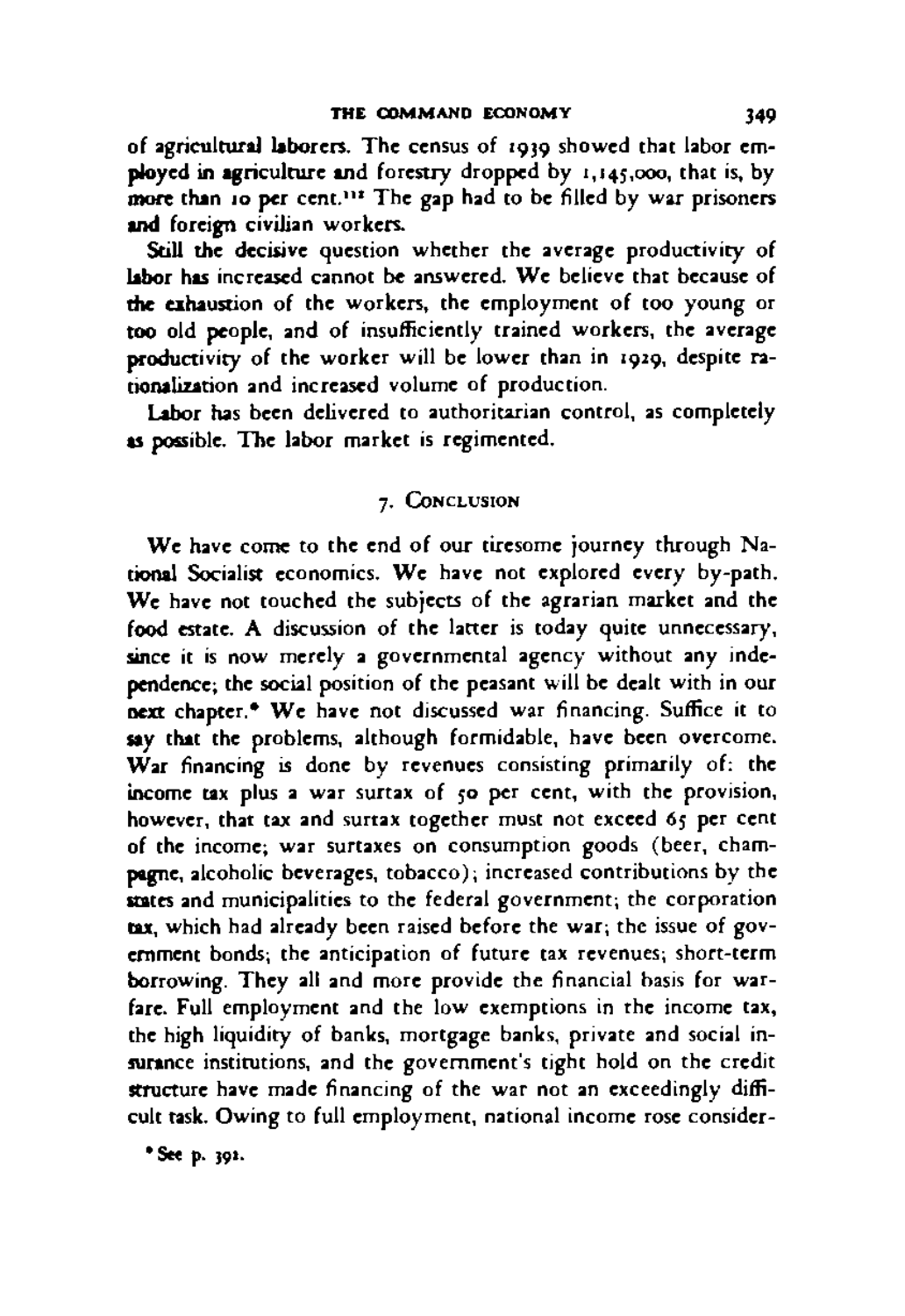$ably.$ <sup>116</sup> It must be mentioned, however, that the surtax of 50 per cent does not affect the wage earners who earn less than 234 marks a month or 54 marks a week or 9 marks a day, and they are a huge section of the wage earners. In other words, the taxation policy has not shifted the burden of war financing upon the large masses, wage and salary earners. Indeed, the wage and salary tax levied since 1919 has not been increased by National Socialism. The contributions to social-insurance institutions have not been raised since 1930. Only the contributions to the party and its auxiliary organizations constitute a heavy burden, as shall be seen later. Anyhow, the curtailment of consumption has not been effected by taxation.

Though we have not aimed at completeness, we believe that we have covered the major phenomena of German economy and we are now able to piece the many parts together into a whole. Three problems have confronted us again and again.

How is the organization running?

What is the generating force of the economic system? What is its structure?

#### **EFFICIENCY**

The present efficiency of the organization would have been impossible without the smoothness and completeness of the organizational structure of business already achieved under the Weimar Republic. The groups and chambers have here, for decades, acted as the centers in which industrial, commercial, financial, and technical knowledge has been pooled, deepened, and systematized. The groups and chambers are the mediators between the state bureaucracy and the individual enterprise. In the rationing of raw materials and of consumers' goods, in rationalization, in the allocation of public orders among businessmen, in price control, credit control, and foreign trade, the groups and chambers are active, partly as advisory bodies, partly as executive organs to which the state has delegated coercive power.

The completeness of the cartel organization, also achieved under the Weimar Republic, is another contributing factor. As marketing organizations, the cartels have for decades studied the markets closely, followed every fluctuation, and were thus able to place their long experience at the government's disposal. In consequence, the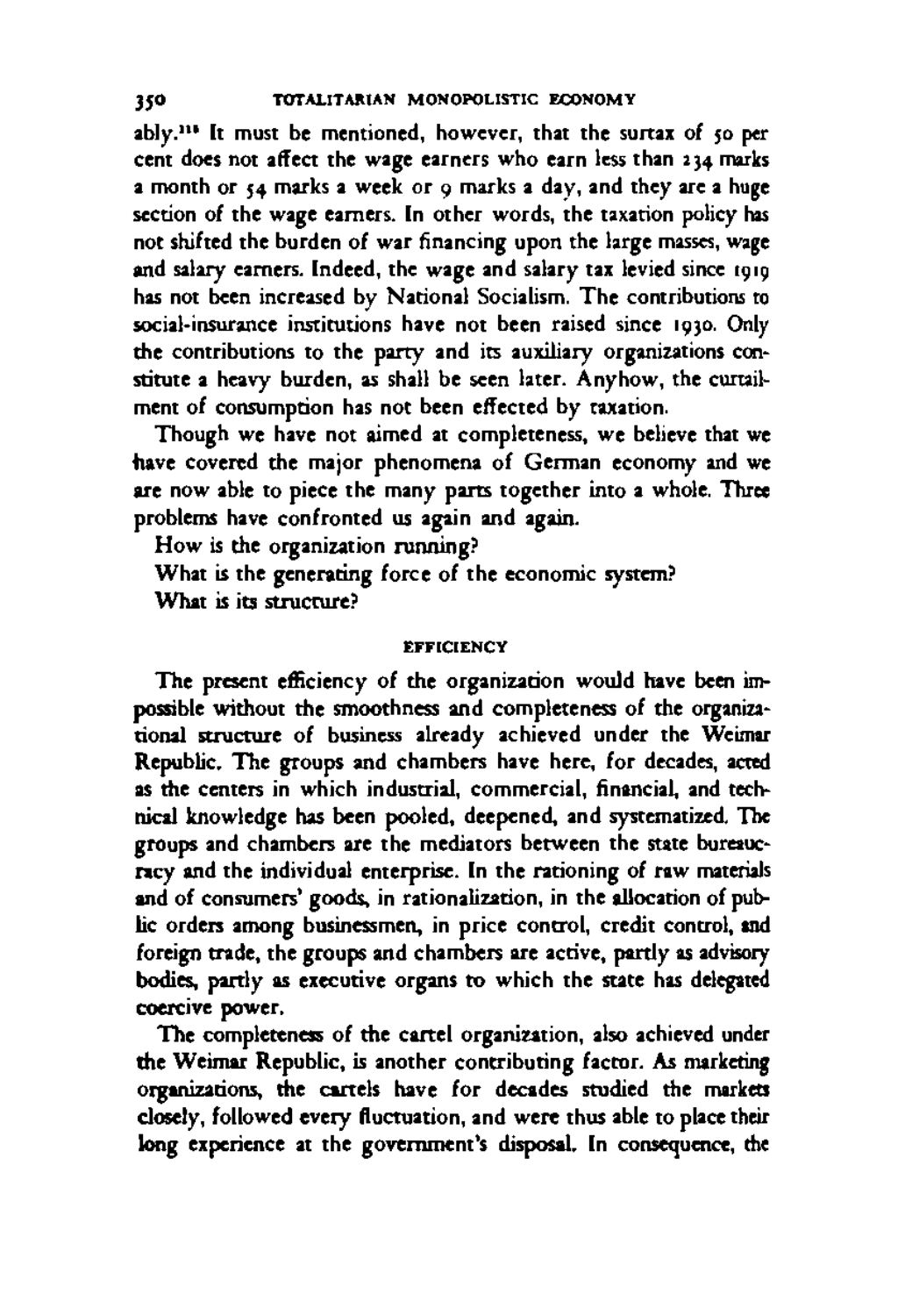cartels have, during the war, become privately controlled public organs, especially in the allocation of raw material.

The efficiency of the organization also owes much to the ministerial bureaucracy and the complete absence of the 'heavy hand of the treasury.' The German ministerial bureaucracy has always been highly competent, and the experience it has gained in the railroad and postal services, in the Reichsbank and other public financial institutions, in the currency-control offices, in the federal- and stateowned industrial organizations has prepared it for the gigantic task *of* miming a war economy of such size. Credit must also be given perhaps more than to any other factor—to the high training and skill of the German worker and the system of occupational training during apprenticeship, in trade schools, technical schools—all of which was achieved under the Weimar Republic by the states, the municipalities, the trade unions, and, to a lesser degree, by industry.

The contribution of the National Socialist party to the success of the war economy is nil. It has not furnished any man of outstanding merit, nor has it contributed any single ideology or organizational idea that was not fully developed under the Weimar Republic.

To show in detail how the machine is operating is, however, much more difficult. I shall try to analyze a few typical cases.

Let us take a medium-size entrepreneur. He must be a member of his group and of his local chamber of industry and commerce, and he may or may not be a member of the cartel. If he works unrationally, that is, if his production costs are too high, a number of things may happen. The general deputy • under the Four Year Plan may ask his group to investigate. The group will report and submit its recommendation, to close down the plant or to modernize it or to let it continue as it is. If the report condemns the plant, the general deputy may execute the sentence indirectly or directly. If the entrepreneur desires raw material, the *Reichsstelle* t or the distributing agency 1 (cartel or group) or the quota office § (which is, as a rule, the group) will refuse it to him. Or the general deputy may execute it directly. He or the group may approach the minister of economics and the minister of economics may make use of the powers vested in him by the cartel decree. If the entrepreneur

| * See p. 249.<br>† See p. 251. | <sup>3</sup> See p. 252. |
|--------------------------------|--------------------------|
|                                | \$ See p. 250.           |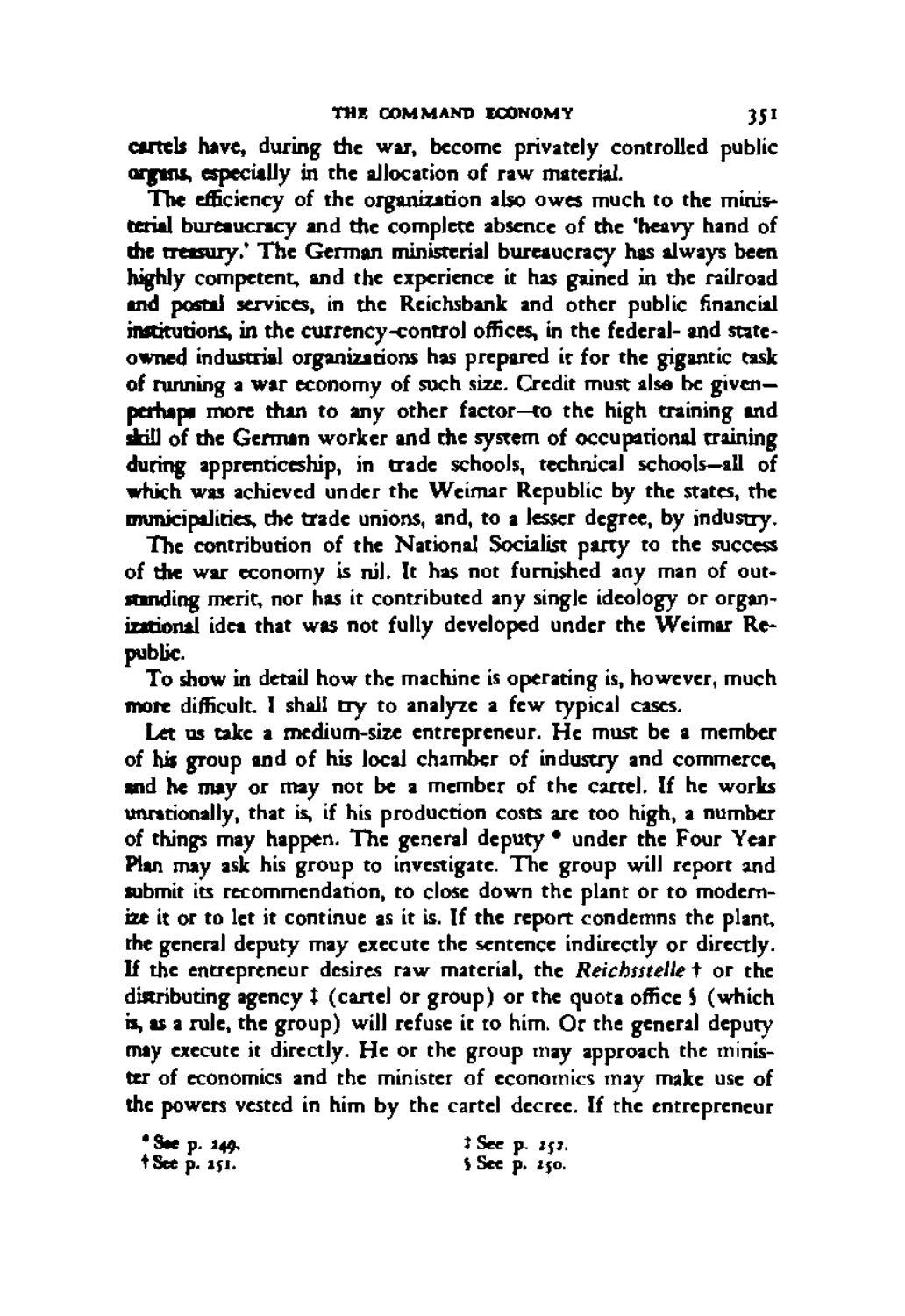is not a member of the cartel, he may be forced to join it and the cartel may then give him no quota or an insufficient quota; or the minister of economics may close down the plant.<sup>\*</sup>

If the report of the group recommends modernization of the plant, negotiations will take place with a bank to obtain the necessary capital, which may or may not be found. The same result may be achieved by a lowering of the price structure by the price commissioner or the price-forming offices.<sup>†</sup> If the entrepreneur desires, or is even dependent upon government orders, he may or may not receive a share in public orders by the clearing office of the provincial economic chambers,! or even if the clearing office is willing to allocate government orders to him, he may not be able to accept because he cannot produce profitably at the prices allowed by government decrees. §

If the entrepreneur runs a consumers' goods factory (let us say, a shoe factory), his stock in leather will have been attached by the leather *Reichsstelle.11\** If he wants to continue production, he has to apply to his quota agency, that is, to his *Reichsstelle* or to his branch group, for a leather cheque.<sup>115</sup> If the plant is sufficiently big and is running efficiently, the application may be granted. If it is refused, he must close down and may receive community help.|| If he is a soap manufacturer, he has to produce one of four kinds of soap, either the 'federal standard soap' for bodily culture, or shaving soap, or one of the two existing types of laundry soap.<sup>118</sup> If the *Reichsstelle* refuses him raw material because his group testifies that he is inefficient, he must cease production, but he may be allowed to continue as a trader living practically on a commission basis.117

But there are other ways by which the machine can be put into operation. If a new factory necessary for economic warfare must be established or if an existing one must be expanded, the labor exchange § will make a survey within its territory in order to find out which other plants may be 'combed out.' It will ask the group to report, the defense commissioner \*\* will co-ordinate the activities, and some day the labor exchange will command workers in

| * See p. 265.             | $\parallel$ See p. 283. |
|---------------------------|-------------------------|
| † Seelip, ijos, li        | ¶Sce p. 342.            |
| $\frac{1}{2}$ See p. 245. | $•$ See p. $59.$        |
| 5 See p. 310.             |                         |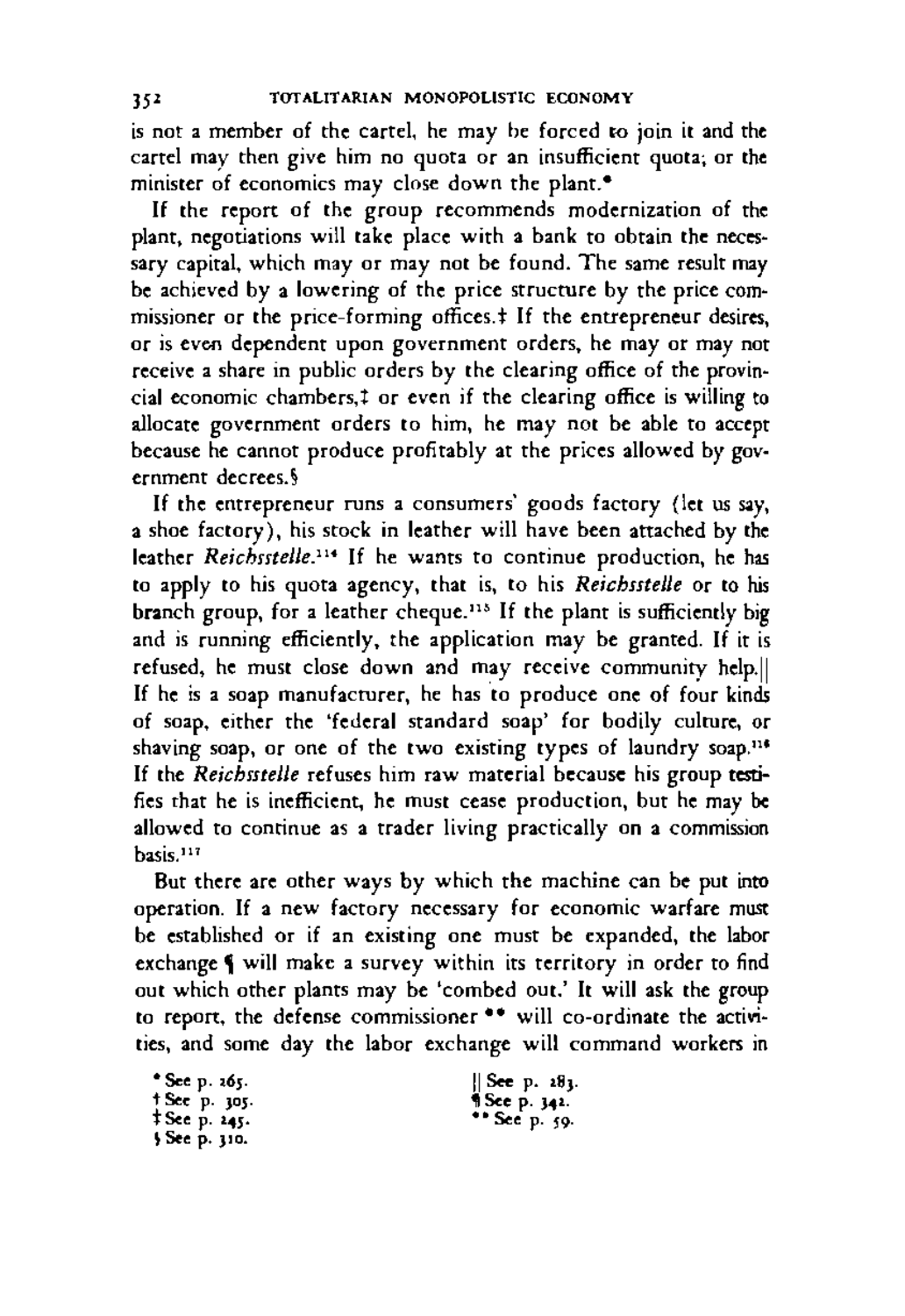unnecessary plants to leave employment and to start in another factory.\*

If the entrepreneur is a shoe retailer and needs shoes for delivery to his customers, he will have to apply to his *Reichsstelle* for rationing cards, which will be given only in conjunction with the provincial economic office.<sup>†</sup> He may meet with refusal and be 'combed out' by the chamber of industry*.t* If he is a shoemaker and needs leather for repairs, he has to apply for order cards to the president of his handicraft guild, who may or may not give it to him.11\* He might then be 'combed out' by the chamber of handicraft and then be transferred to the proletariat.§

If the need for new industrial plants arises, the general deputy under the Four Year Plan for his specific industry will investigate the situation in conjunction with the ministry of economics and perhaps in collaboration with the federal bureau of spatial research. || The technical problems will be discussed with the group. The discussion will be continued with the leading combine. The combine may or may not desire to start construction of this new plant. If it expresses such a wish, the problem of financing will be discussed. The Reichsbank  $\P$  and private banks in conjunction with the combine will decide whether the plant should be financed out of undistributed profits \*\* or whether banks should advance the money, or whether the capital market should be approached, or, finally, whether a decree should be issued for community financing of the new undertaking.<sup>++</sup> Problems of technical equipment, of location, and of financing will be discussed by the groups and cartels and combines and federal officials. The *Reichsstelle* in question will be asked to clarify the problem of raw material supply, and the relevant labor exchange that of labor supply. Once the decision has been reached, the machinery will be set into motion.

From this summary it will be clear that the intertwining of business, self-governmental agencies, and governmental agencies achieved what appears outwardly as a higher amount of organizational efficiency, though, of course, antagonisms and conflicts will be operative under the surface.

\* See p. 341.  $||$  See p. 249.<br>† See p. 248.  $\Vert$  See p. 324. f See p. 324. t See p. 282. •• See p. 318.<br> **See p. 282.** •• See p. 280.  $#$  See p.  $280.$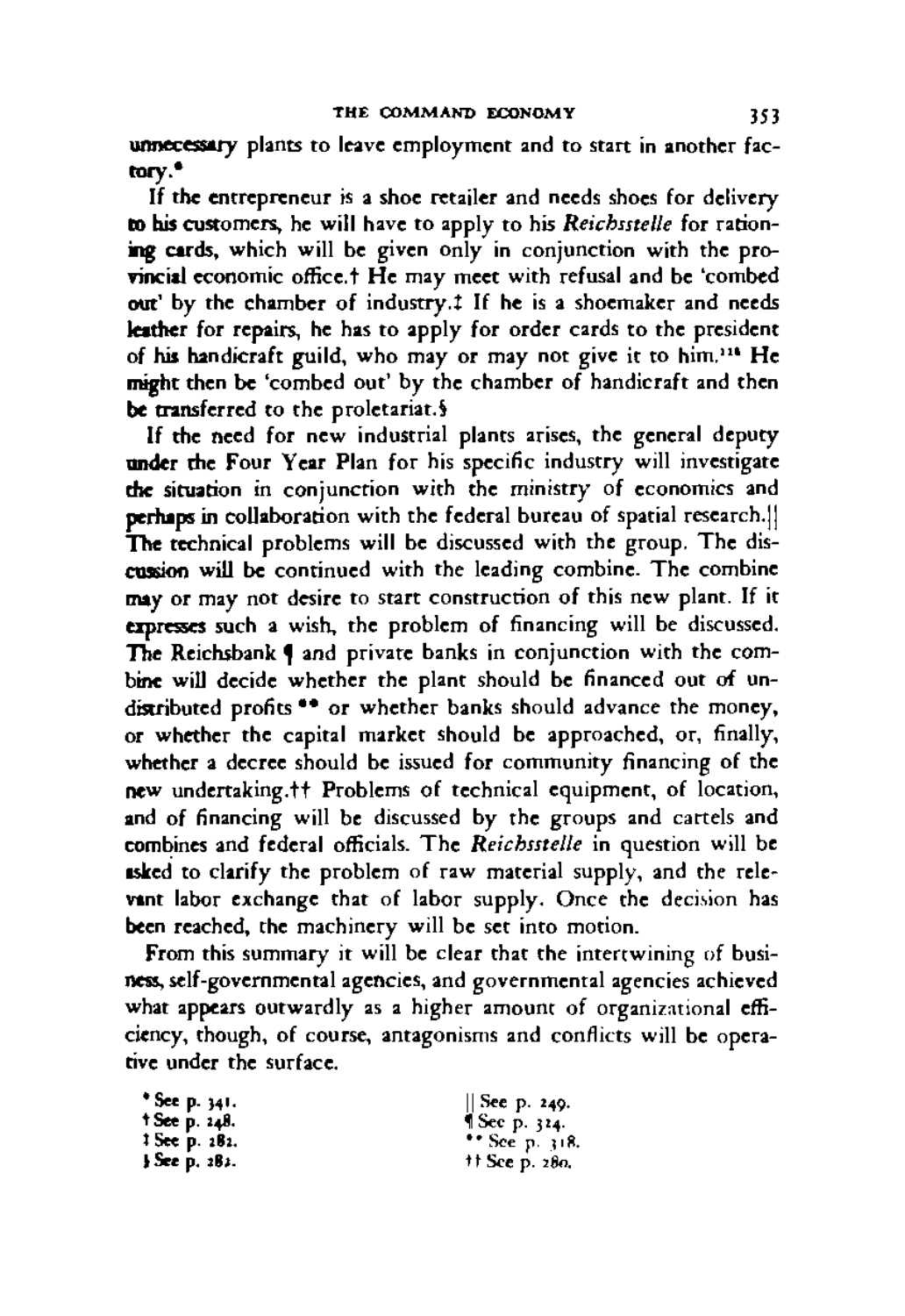#### PROFIT MOTIVE

What, however, is the generating force of that economy: patriotism, power, or profits? We believe that we have shown that it is the profit motive that holds the machinery together. But in a monopolistic system profits cannot be made and retained without totalitarian political power, and that is the distinctive feature of National Socialism. If totalitarian political power had not abolished freedom of contract, the cartel system would have broken down. If the labor market were not controlled by authoritarian means, the monopolistic system would be endangered; if raw material, supply, price control, and rationalization agencies, if credit and exchangecontrol offices were in the hands of forces hostile to monopolies, the profit system would break down. The system has become so fully monopolized that it must by nature be hypersensitive to cyclical changes, and such disturbances must be avoided. To achieve that, the monopoly of political power over money, credit, labor, and prices is necessary.

In short, democracy would endanger the fully monopolized system. It is the essence of totalitarianism to stabilize and fortify it. This, of course, is not the sole function of the system. The National Socialist party is solely concerned with establishing the thousandyear rule, but to achieve this goal, they cannot but protect the monopolistic system, which provides them with the economic basis for political expansion. That is the situation today.

It is the aggressive, imperialist, expansionist spirit of German big business unhampered by considerations for small competitors, for the middle classes, free from control by the banks, delivered from the pressure of trade unions, which is the motivating force of the economic system. Profits and more profits are the motive power. It is, indeed, in the words of Major General Thomas, the most daring and the most enterprising industrialist who wins and shall win.<sup>\*</sup> It is as though Mandeville's contention that private vices are public benefits had now been raised to the rank of supreme principle-not for the masses, not for the retailers, wholesalers, and handicraft men, not for the small and middle businessmen, but for the great industrial combines. As regimentation spreads, as price control becomes more efficient, as regulation of the credit and money market bc-

\* See p. 314.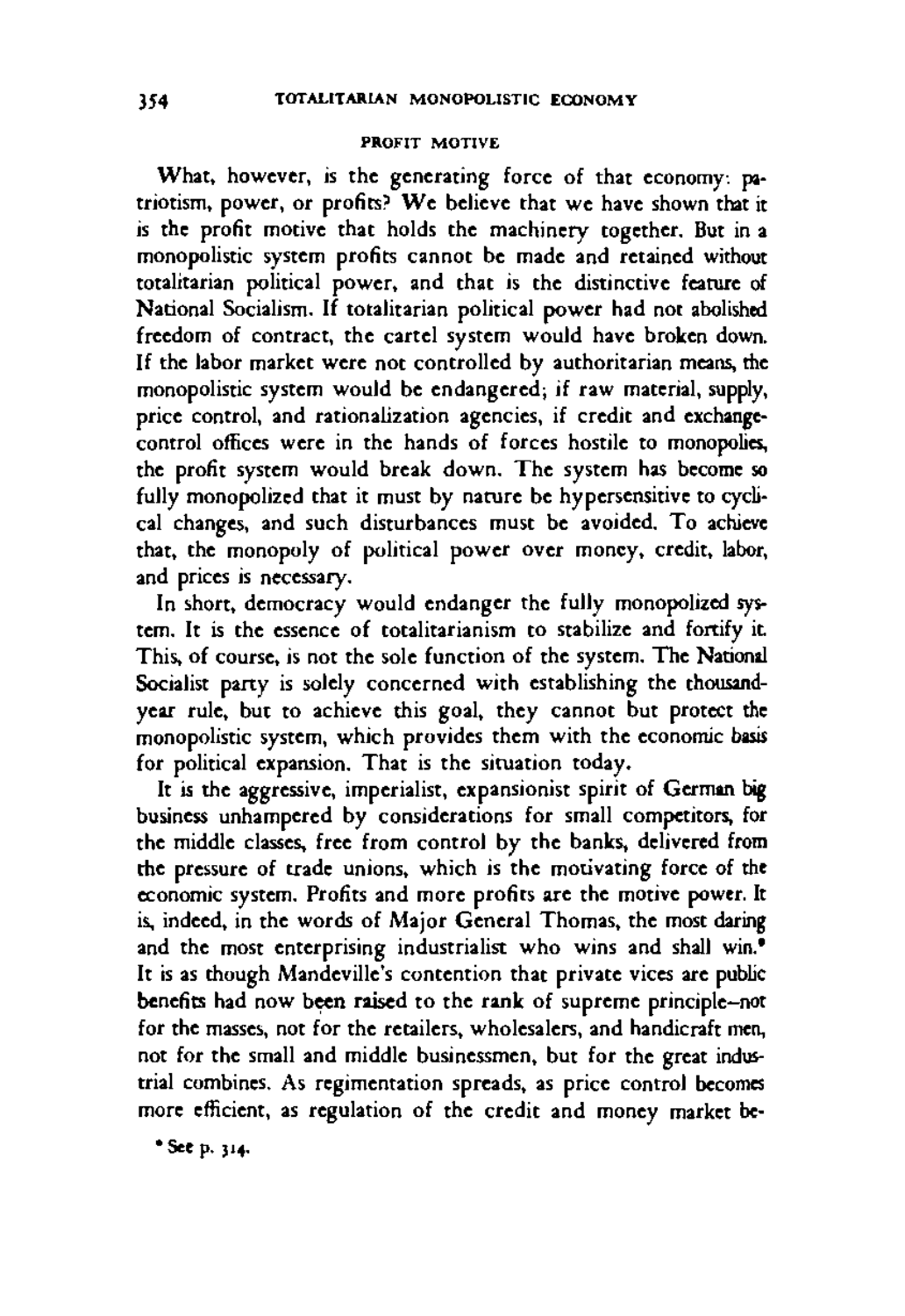comes more stringent, as the government strengthens the monopoly of the capital market, and as foreign trade evolves into a political operation, the need to make profits becomes increasingly urgent. Profits are not identical with dividends. Profits are, above all, salaries, bonuses, commissions for special services, over-valuated patents, licenses, connections and good will. Profits are especially undistributed profits.

Each of the regimenting measures tends to play into the hands of the monopoly profiteers. Each technological process, each invention, each rationalizing measure strengthens their power. German coal mining, for instance, seems to stand today before an industrial revolution, the introduction of the so-called 'iron miner,' but German periodicals insist "<sup>10</sup> that only big plants will be able to carry out full mechanization.

With all this the party does not interfere. The period of party interference in economics has ended long ago.

The organization of the *economy* is an institution below the state. It is not **a** group or an affiliated organization of the party. This does not mean an expression of lack of interest by the party. Such interest follows principally from the fact that the whole economy, too, has to follow the National Socialist philosophy of life. But it means that the party restricts itself to questions of philosophy of life and, the selection of leading personalities in the organization of the economy, and that it leaves all technical questions of detail of the economic policy to the state. Whether one allocates foreign currency and grants claims for international clearing, whether one furthers compensation trade or ordinary export business, how and whether one exports . . . whether borrowing or self-financing is to be preferred—all these and many other questions of technical and organizational expediency must be decided by the state.110

That is the view of the official commentator of the National Socialist economic organization. The party receives a compliment, but it must not interfere with the economy. The relation between the party and the economy is identical with that between the party and the inner administration, which has found the best expression in the decree • that leaves the leadership of the morale of the people to the party and the coercive machinery to the civil service. It would, therefore, be wrong to assume that there exists a dual rule in the

**• See p. 71.**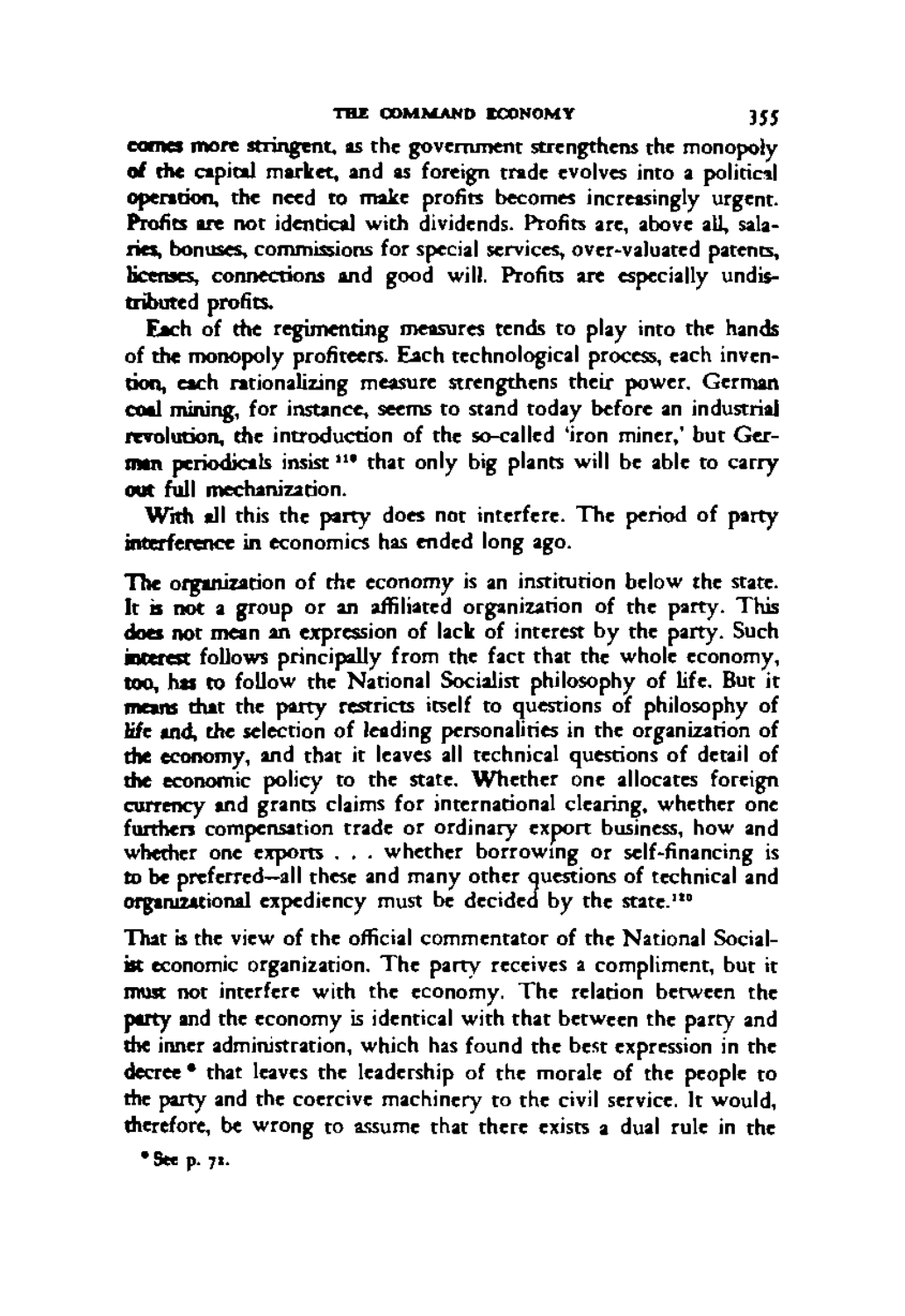#### **3 5 6 TOTALITARIAN MONOPOLISTIC ECONOMY**

cconomy, one of the party and one of the state. In our opinion, the very fact that the party is so completely excluded from the control of economic power positions led to the foundation of the Göring works.

#### **STRUCTURE**

What is the structure of the economic system? It might be instructive to translate an editorial in the *Deutsche Volkswirt*,<sup>121</sup> written on the occasion of the foundation of the Continental Oil Corporation: \*

The most competent representatives of the new German state and the most faithful guardians of the National Socialist ideals have, from the very beginning, stressed the principle that the state should merely steer the economy, but leave economy itself to the private initiative of the entrepreneur, based on private property and the efficiency principle. To invoke such declarations would be tiresome if the unequivocal clarity of the principle did not stand in strange contrast to the permanently arising doubts about the actual fate of private economy.

 $\overrightarrow{A}$  realistic study of the situation confirms that small business and, in fact, the whole trade (perhaps with the exception of special tasks in foreign trade) and handicraft are the exclusive domain of private activity. But even in the industrial sector, the position of the private entrepreneur including large middle-sized plants is practically uncontested and not endangered; from the beginning, the isolated activity of public authorities in this field has always been the exception which confirms the rule. Only in the realm of big enterprises and giant plants do phenomena appear which could induce us to express a fundamental concern over the fate of private economy.

. . . Two developmental trends cause in many places skepticism about the durability of the principle of private economy in big industry. The first comes from above and concerns its direct relation to the state. To execute its . . . program the *grossdeutsche Reich* had to demand from the economy performances which . . . exceeded the ability even of big private enterprises . . . The Hermann Goring works, the people's car works, and now the people's tractor works may be quoted as examples. It is, however, so it is very often argued, the solution of *new* economic problems . . . which forms the very field of activity of private entrepreneurial initiative . . . If the demands which the state has to make upon the giant industry sector exceed the possibilities of private activity, does <sup>\*</sup> See p. 276.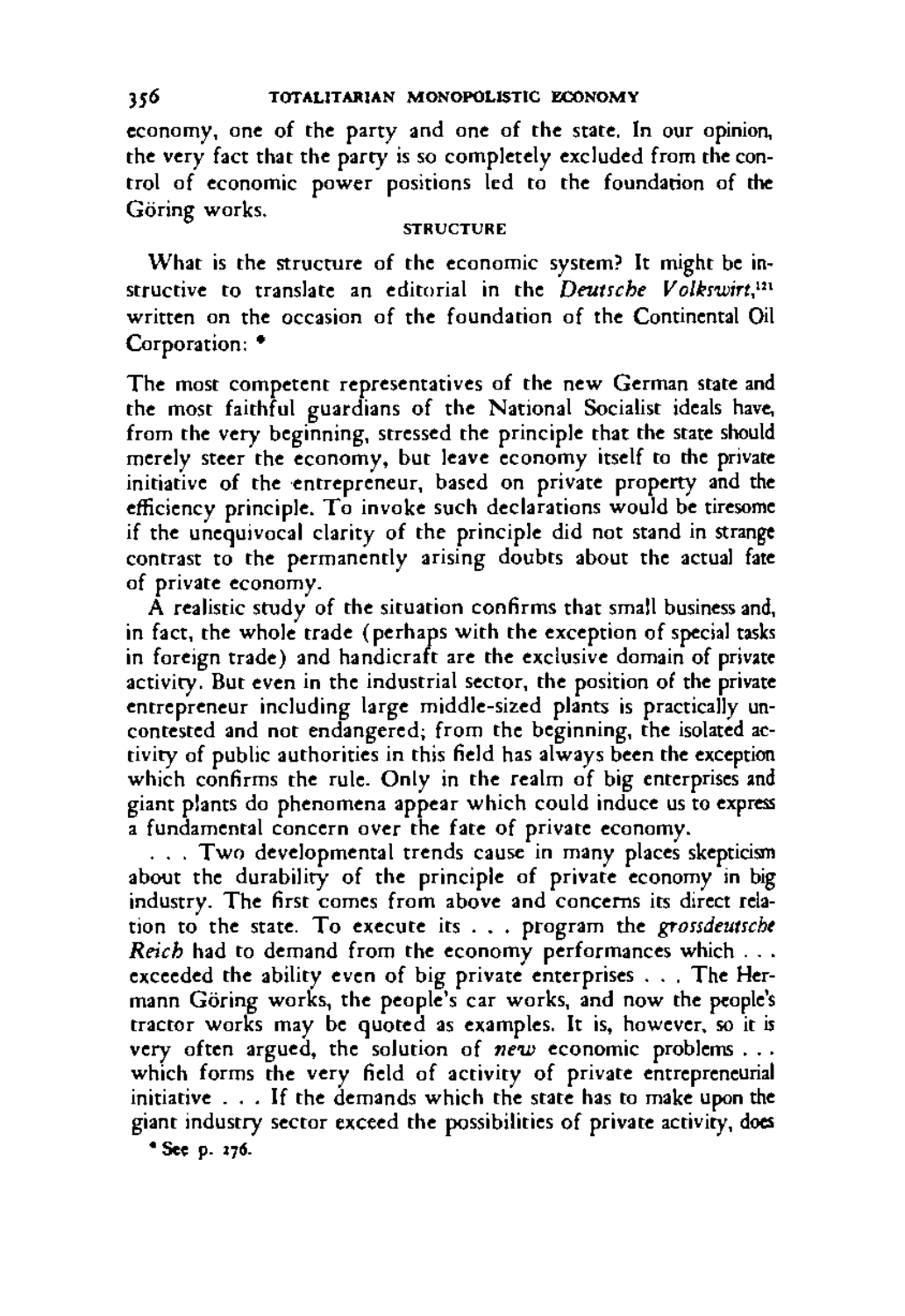this not spell the end of private big industry? Is it possible that the industrial enterprises of the state, despite their limited number, are not mere exceptions from the rule, but the first symptoms of a fundamentally new development?

The second developmental trend . . . comes from below. It concerns the relation between the enterprise and the share-holder . . . It is a fact that the living ties between . . . the joint stock corporation and the broad stratum of the small and free share-holders have gradually loosened. The sole remaining tie is the yearly distribution of profits; but dividend policy has become more and more independent of the actual economic policy. New blood and new shares could hardly flow into the corporations. The share-holders' interest in the enterprises has been deprived of its living character and reduced to a mere phantom of a juristic construction . . .

Thus we witness from above the taking over of entrepreneurial tasks by the state: from below, the dissolution of the ties between big industry and the public, which are based on the concept of property.

However, the announcement of the federal minister of economics at the shareholder's meeting of the Reichsbank signifies a break in the development threatening the existence of private big industry. The clarification of the capital structure of joint stock corporations will abolish the unclear conceptions of the broad public . . . and will thereby increase its interests in the corporations.<sup>\*</sup> *This break will be strengthened and widened* t by a remarkable positive measure which National Socialist economic policy now makes with the establishment of a giant corporation, namely *Continental Oil Corporation,*t in which the chairmanship of the supervisory board has been taken over by the minister of economics, and in which private big industry and small capital owners form a *unified* t front.

The view that the foundation of the Continental Oil Corporation has strengthened private economy actively in the sector of big industry is not contradicted by the fact that the state itself has actively participated in this foundation, because of two facts. The Continental Oil Corporation will not be concerned with the production of fuel in the old federal territory in the hand of private industry. The tasks of the new corporation lie beyond the frontiers of the

<sup>\*</sup> Meant is the speech which we mentioned on p. 317, where Funk made it appear likely that the nominal value of capital could be raised.

<sup>&</sup>lt;sup>†</sup> Italicized in the original. F. N.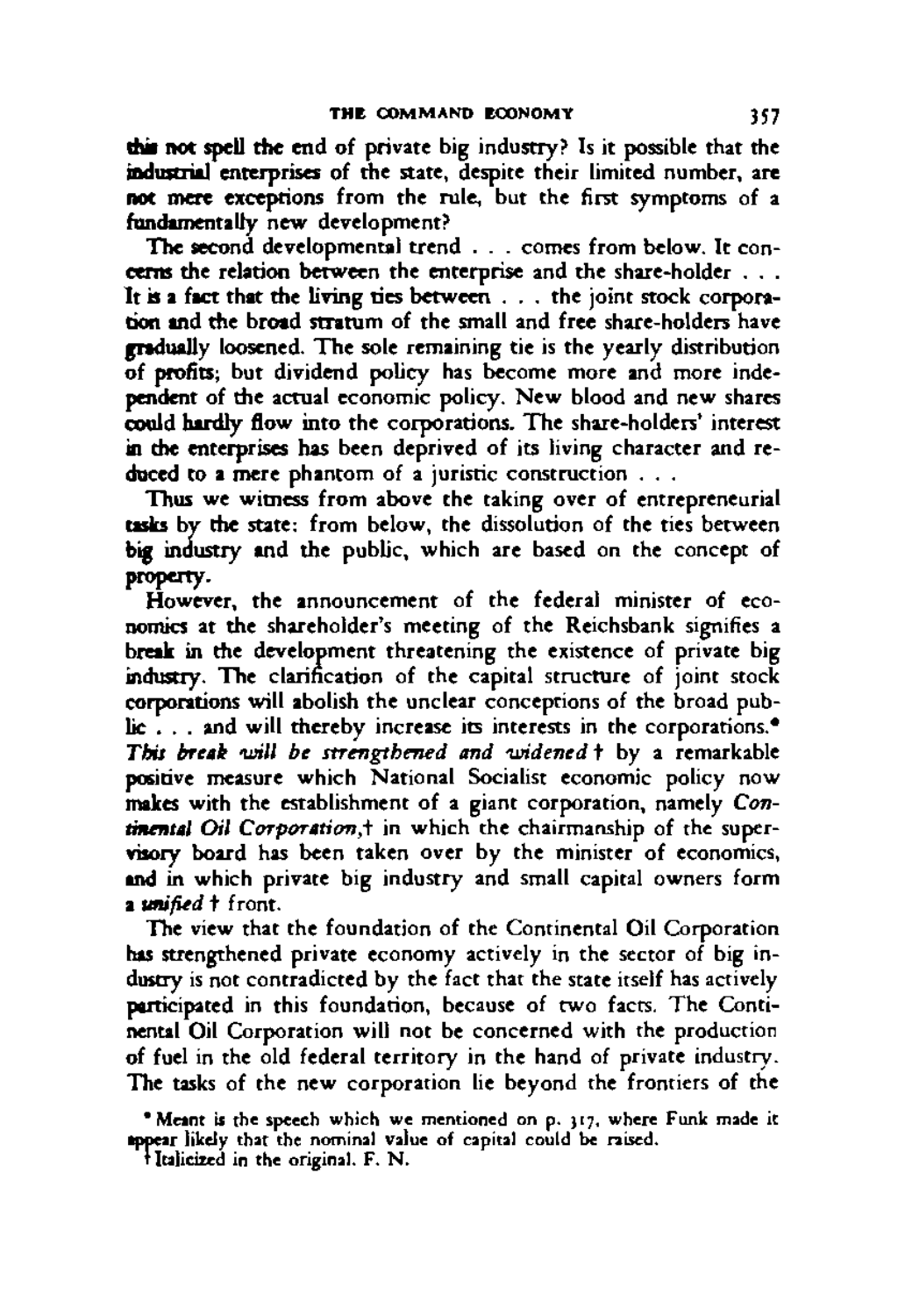Reich . . . These tasks require a settlement among private . . . and political interests . . . In addition, the political importance of oil and geological . . . factors create *risks* • which cannot be borne solely by the private economy . . .

The very reasons which justify the active participation of the state in the Continental Oil Corporation contribute additional clarity to the fundamental importance of the decisive participation of the German big enterprises in the oil and coal industry . . . For it is now obvious that the future *political \** new order . . . will give [private industry] possibilities and tasks for far-reaching collaboration . . .

We apologize for so long a quotation. It has the merit of indicating the trend so clearly that no comments are necessary.

#### THE FAILURE OF DEMOCRATIC PLANNING

The question arises why such steered or controlled economy, why such 'planning,' if we may use the word, has not been carried out under democratic conditions and by democratic methods. The reasons for the failure of democratic planning and collectivism in Germany seem to be both economic and political. 'Planning' becomes necessary (this, too, is indicated in the quotation above) because industry refuses to make new investments that require huge capital and that are, moreover, extremely risky. The risks involved are twofold: political uncertainty, which leads to economic uncertainty, and economic depressions, which lead to the disintegration of political democracy.

The parliamentary system may at any time give rise to forces hostile to the monopolists, who are continually threatened by heavy taxes, above all, taxes on undistributed profit, by a loosening of the system of protection, by 'trust busting,' by the possibility of industrial disputes. All this leads to the well-known investors' strike, the refusal to expand because political uncertainty may endanger returns on the investment. Political uncertainty creates economic instability. If the state does not fully control money, credit, and the foreign trade, the business cycle cannot be stabilized. A downswing would lead to the collapse of the overcapitalized monopoly structure. In these conditions the co-ordination of all regimentation measures by the state seems inevitable and necessary.

\* Italicized in the original. F. N.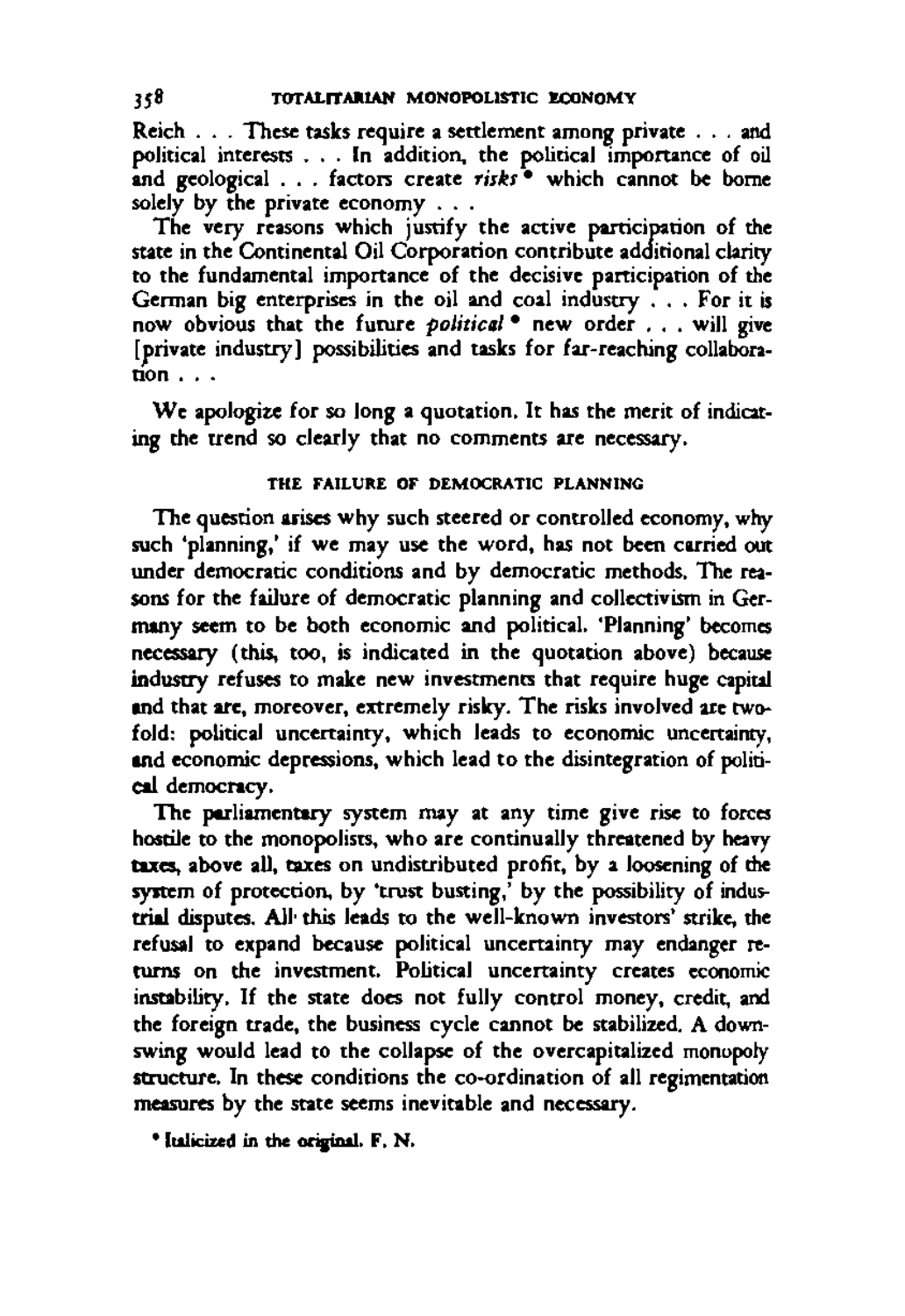There existed, of course, an abstract possibility of entrusting such co-ordination to parliament. The German trade unions proposed a number of such plans; the French Popular Front and the Belgian Labor party developed similar plans, and Roosevelt's New Deal pardy carried them out All European attempts failed and Roosevek's New Deal succeeded in part because the country is rich and its reserves, which have been only partially tapped, are far from being exhausted.

Democratic planning failed because democratic planning must satisfy the needs of the large masses-and that is the very reason why democracy should take up planning. To satisfy the demands of the large masses, however, means to expand or at least maintain the consumers' goods industry; this necessarily restricts the profits of heavy industry. Moreover, in the dynamics of the democracy one achievement of the masses will lead to further demands. One example: under democratic conditions, an arch reactionary and industrial die-hard like Krupp would never have granted his workers die concessions they demanded. They would have infringed upon **his** being master in his own house. They would have given rise, so he feared, to more and more dangerous demands! Under totalitarian conditions, he will not hesitate to fulfil certain demands, because democratic automatism has ceased to function.

Democratic planning must co-ordinate the many particular interests of retail and handicraft, of small, middle, and big businessmen, of the peasants, civil servants, workers, and salaried employees. A democracy cannot simply annihilate, 'comb out,' the inefficient producer and trader. It cannot enslave the workers. It cannot simply transfer the middle class into the proletariat; this would merely strengthen the anti-democratic trends and contribute to the growth of fascism.

Democratic planning, also, enlarges the power of the state; it adds the monopoly of economic coercion to the monopoly of political coercion. The more powerful an instrument becomes, the more precious it is. The monopolists could fear that if democratic groups had control over the state they would strive to increase the welfare of the masses and cut down profits.

In the case of Germany, additional reasons were: the banktuptcy of the leading political parties, of the social democrats, and of the trade unions who were motivated by cowardice, led by incompe-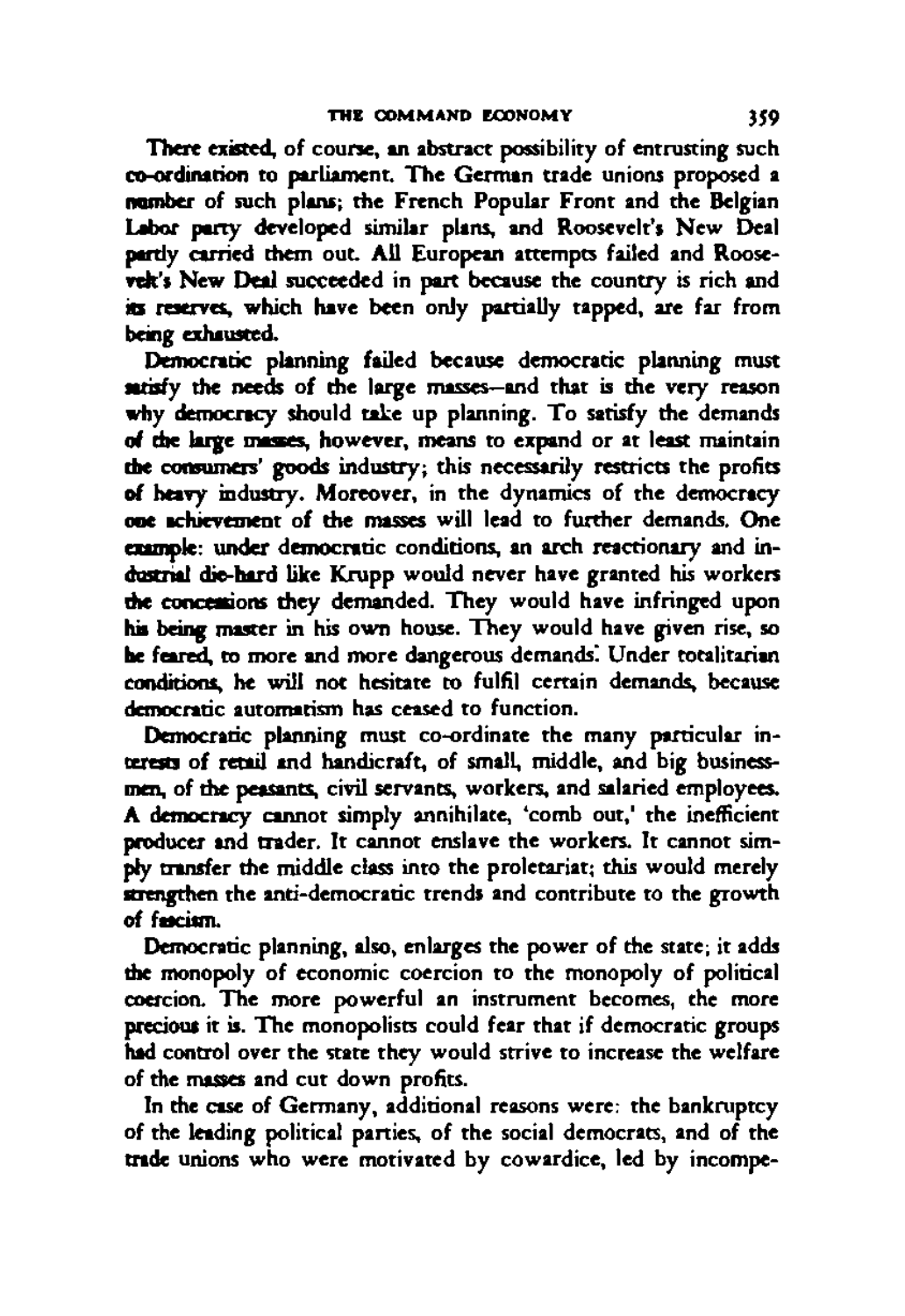tent leaders, and who preferred abdication to a fight. We must remember that the Catholic Center party, never a homogeneous group, discovered in 1930 that it had a reactionary wing as well as a democratic; that political liberalism in Germany had died many years ago; that the Communist party, incompetently led, wavered between dictatorship of the proletariat, revolutionary syndicalism, and national bolshevism, and thereby weakened the working classes. It is also significant that the army, the judiciary, and the civil services organized a counter-revolution the very day on which the revolution of 1918 broke out.

The ruling classes refused to give the power over the economy to a democracy. To them, democracy appeared 'as a species of social luxury,' to use the words of Carl Becker 122—but they did not hesitate to give all economic power to a totalitarian regime. Thyssen,<sup>121</sup> Kirdorf, and others paid the debts of the National Socialist party in 1932, and today it is no secret that industry financed the party in the past; this is openly admitted by *Deutsche Volkswirt.1\*\** The homes of the industrial leaders were open to Hitler and Ley, to Göring and Terboven. Baron von Schröder, the owner of the Cologne Banking house J. H. Stein, arranged the reconciliation between Hitler, Papen, and Hindenburg on 4 January 1933. It is, of course, correct to say that National Socialism failed to keep many of the promises to the industrial leaders. So it appeared at least to Thyssen, who, never very intelligent, accepted the nonsense of the guild state and social monarchy at its face value.

National Socialism has co-ordinated the diversified and contradictory state interferences into one system having but one aim: the preparation for imperialist war. This may now seem obvious. For years it did not appear so to the outside world, and it gives a certain satisfaction to the author that as early as 1935 he formulated the aim of National Socialism in the following terms: 'Fascism is the dictatorship of the Fascist [National Socialist] party, the bureaucracy, the army, and big business, the dictatorship over the whole of the people, for complete organization of the nation for imperialist war.<sup>'128</sup> Once this aim is recognized, the economic structure is clear. Preparation for totalitarian war requires a huge expansion of the production-goods industry, especially of the investmentgoods industry, and makes it necessary to sacrifice every particular economic interest that contradicts this aim. That involves the organ-